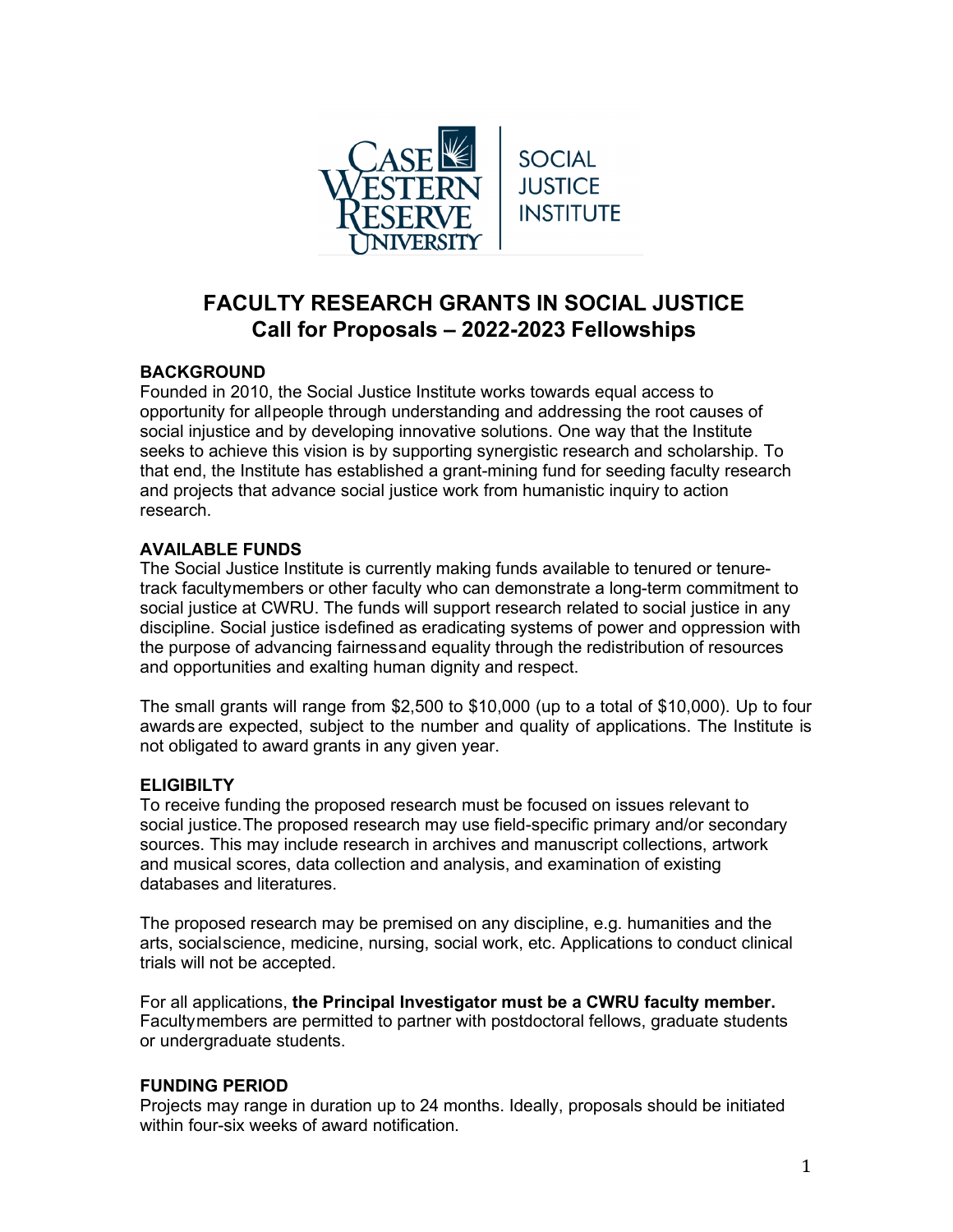### **APPLICATION PROCESS AND DEADLINE**

The application must be submitted c/o Ayesha Bell Hardaway, SJI Co-Director, via email to [socialjustice@case.edu](mailto:socialjustice@case.edu) **by 5:00 pm on Friday, April 1, 2022.** Applications will be reviewed andselected by a subcommittee of the Social Justice Institute. Awards will be announced by May 2022.

Faculty whose research projects require IRB review must apply for such review within 14 business days of receiving award notification. In all cases, projects requiring IRB approvalmust receive such approval prior to work being commenced.

#### **A complete application must include the following:**

- A short summary of the work directed to the lay public (500 characters only)
- A brief biography of the PI and any Co-Investigators that includes a demonstrated commitment to social justice through teaching, research, and/or service. (one page maximum)
- A detailed budget and budget justification. Applications lacking sufficient budgetary detail will be returned to the applicant as ineligible.
- A letter of support from the applicant's Department Chair, Center Director or Division Chief, as appropriate.
- A proposal of **no more than three single-spaced pages** in length (based on Arialfont sized 11, ½ inch margins). References and figures may be uploaded as PDF or Word document files in an Appendix section of the application. The proposalmust address the questions/topics listed below (if applicable) and should be arranged accordingly:
	- o What is the goal of the proposed activity?
	- o How does it relate to and promote social justice? Explain how the project connects to the mission and current activities of the Social Justice Institute.
	- o How will the work be performed?
	- Describe the role of CWRU faculty (and partners or co-investigators and other key personnel, if applicable) and their qualifications for the work.
	- o What outcomes do you expect? How will the project/outcomes be evaluated? What do you expect to learn as a result of the project?
	- $\circ$  What products (if any) will be produced to implement or evaluate the effort?
	- $\circ$  Describe feasibility issues for completing the project and how they willbe addressed.
	- $\circ$  How will the proposed research lead to possible publication and/or the development of additional research proposals to sustain the project?

## **CONDITIONS**

Examples of allowable use of funding include:

- Costs of material needed for project implementation, e.g. production of recruitment materials
- Gift cards to incentivize research participants for time to participate in activities such as interviews or focus groups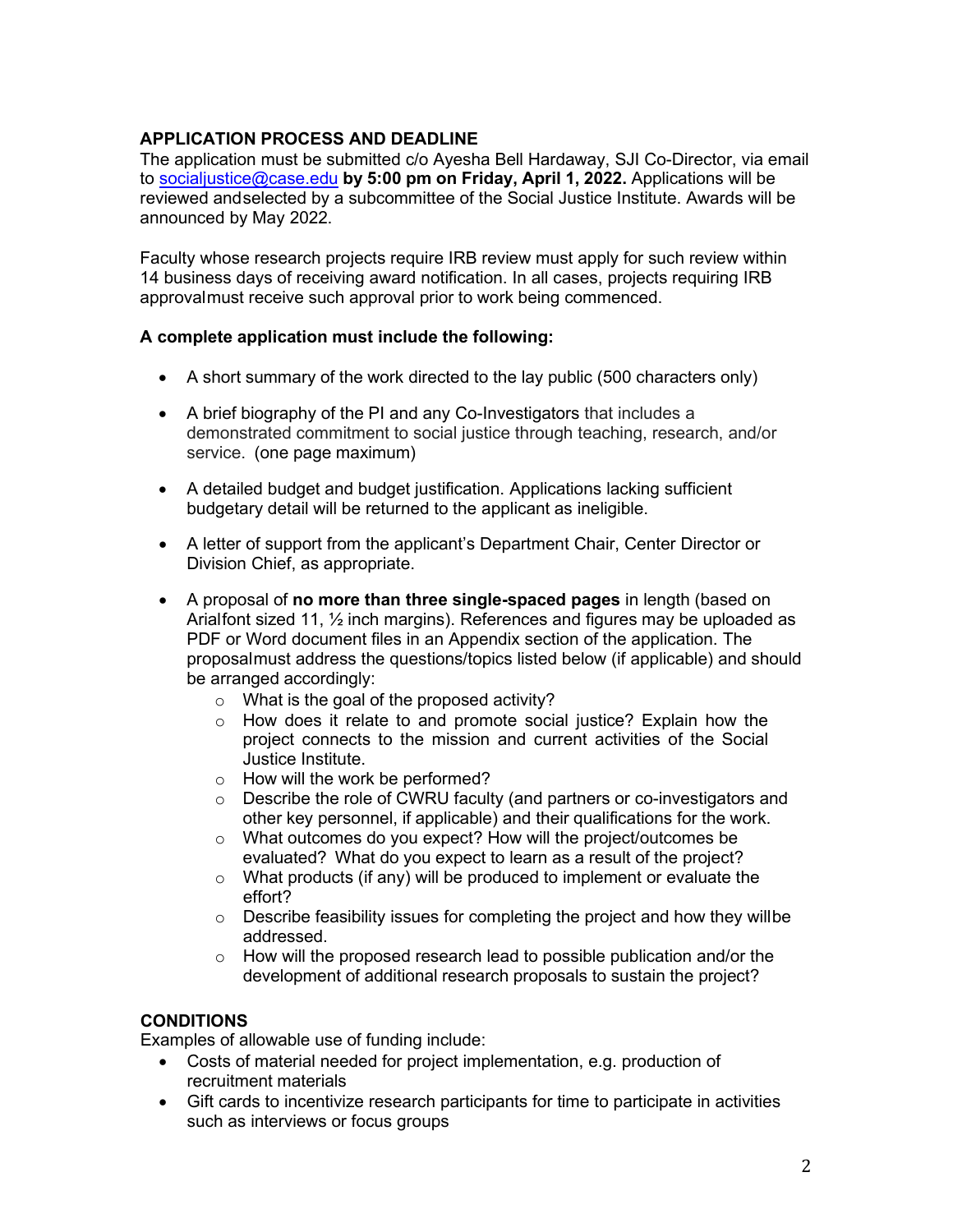### **CONDITIONS (cont'd)**

- Salary support for a research or graduate assistant involved in the research or project
- Reasonable travel costs incurred to implement the research

**No faculty salary support or indirect costs will be provided.** Carryover of funds requires an extension request. Grants may not be used to fund costs already incurred prior to the date ofthe award or for research that has already been completed.

#### **REQUIRED ACKNOWLEDGEMENT**

The applicant agrees to acknowledge the Social Justice Institute on all relevant presentations and publications. For example: *This publication was made possible through funding provided bythe Social Justice Institute of Case Western Reserve University. Its contents are solely the responsibility of the authors and do not necessarily represent the official views of the Social Justice Institute or Case Western Reserve University.*

The applicant further agrees to allow the Social Justice Institute to retain and publicly share copies of the final project.

#### **REVIEW PROCESS AND CRITERIA**

Applications will undergo review by a committee constituted by the Social Justice Institute forthis purpose. The review will take into consideration the following:

- 1. The extent to which the proposal addresses the root causes of social injustice
- 2. The extent to which the proposed research or project is innovative
- 3. Involvement of one or more community partners
- 4. The likelihood that the research or project, if successful, will lead to future fundingfor research or the implementation of an intervention
- 5. The likelihood that the proposed research or project will leave something of valuewithin the community following its conclusion
- 6. The degree to which the proposed research is consistent with the mission of theSocial Justice Institute
- 7. The quality of the plan to evaluate/assess the research or project's success andimpact

*Preference will be given to proposals that are likely to lead to the production of data, findingsthat will provide the basis for publications and future funding proposals, and proposals that leave something of value within the community following the conclusion of the research or project.*

#### **REPORTING GUIDELINES**

All grantees are required to submit a final report within 30 days following the funding period. Projects lasting longer than six months are required to submit an interim report at the halfwaypoint. They will also be required to provide information on the funding status of the research initiated with this grant, as well as related publications in each of the succeeding four years (when applicable). Reports should include copies of any deliverables identified in the proposal(questionnaires, report cards, presentations, etc.). Grantees may be asked to present project methods or results to various CWRU